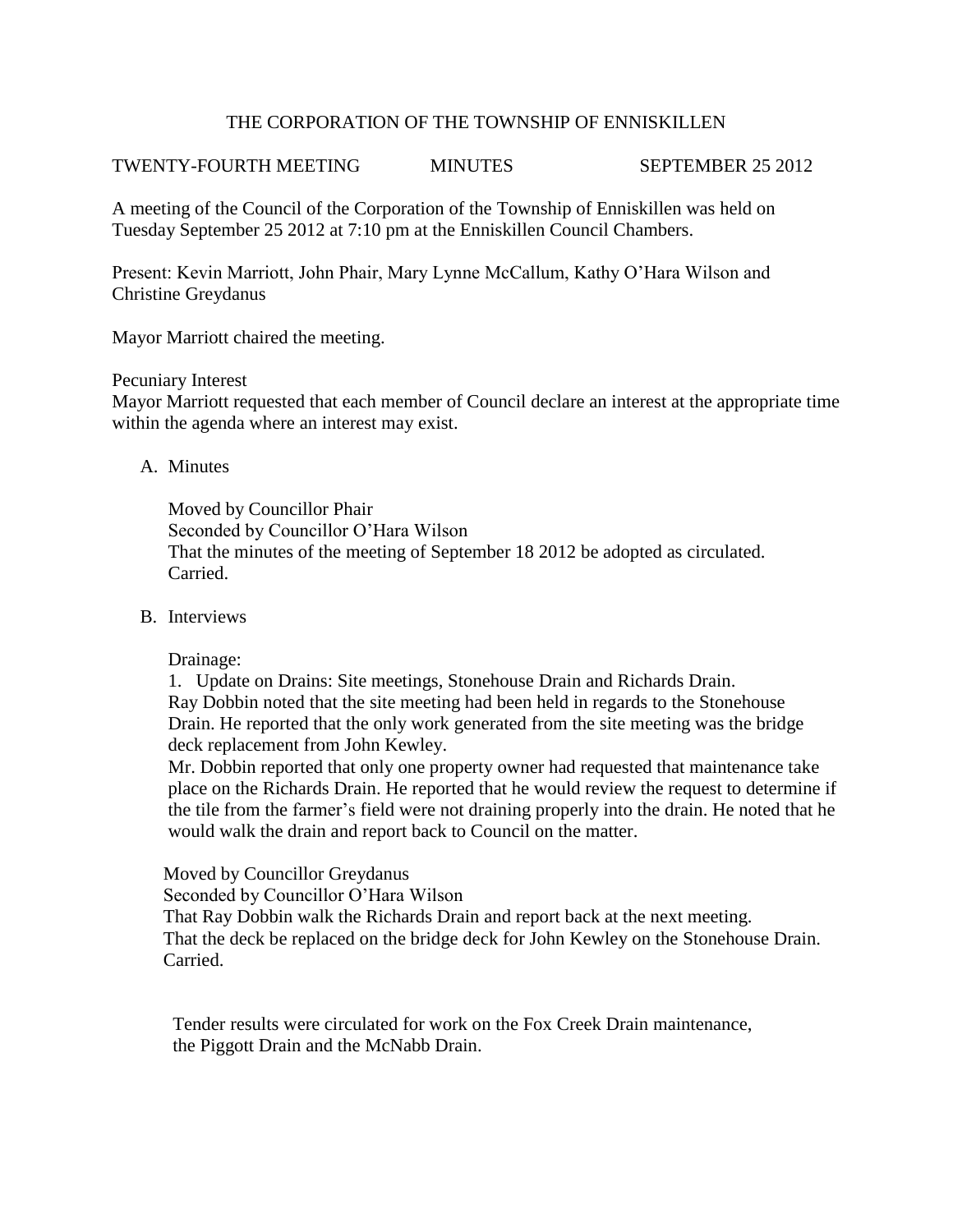| Fox Creek Drain                      |             |
|--------------------------------------|-------------|
| Murray Mills Excavating: \$53,211.47 |             |
| A.G. Hayter Contracting:             | \$49,155.00 |
| Darrel Dick Excavating:              | \$52,473.81 |
| J & L Henderson:                     | \$38,407.01 |

 Moved by Councillor McCallum Seconded by Councillor Phair That the low tender from J&L Henderson be accepted for the maintenance of the Fox Creek Drain. Carried.

 McNabb Drain Murray Mills Excavating: \$12,245.81 A.G.Hayter Contracting: \$13,842.50 Darrel Dick Excavating: \$11,636.74 J& L Henderson: \$10,496.99

Piggott Drain

| Van Bree Drainage:                   | \$25,072.27 |
|--------------------------------------|-------------|
| Murray Mills Excavating: \$36,774.44 |             |
| A.G. Hayter Contracting:             | \$33,278.50 |

Moved by Councillor Greydanus

Seconded by Councillor O'Hara Wilson

 That the low tenders from J & L Henderson be accepted for the McNabb Drain and the Piggott Drain subject to no appeal on the new drain reports. Carried.

 Councillor O'Hara Wilson noted that she had been asked by a farmer to attend his property to review the contractors work on the Kesson Drain. Councillor O'Hara Wilson questioned the Engineer in regards to the quality of work of the contractor. Mr. Dobbin noted that he had visited the work site on the Kesson Drain today and had reviewed the work undertaken by the contractor. The Engineer noted that the contractor had carried some brush over the hay field of a farmer to avoid travelling over unharvested beans on another property owner. The Engineer noted that he would review the bales of hay to determine if the strings were broken when they had been moved.

C. Court of Revision: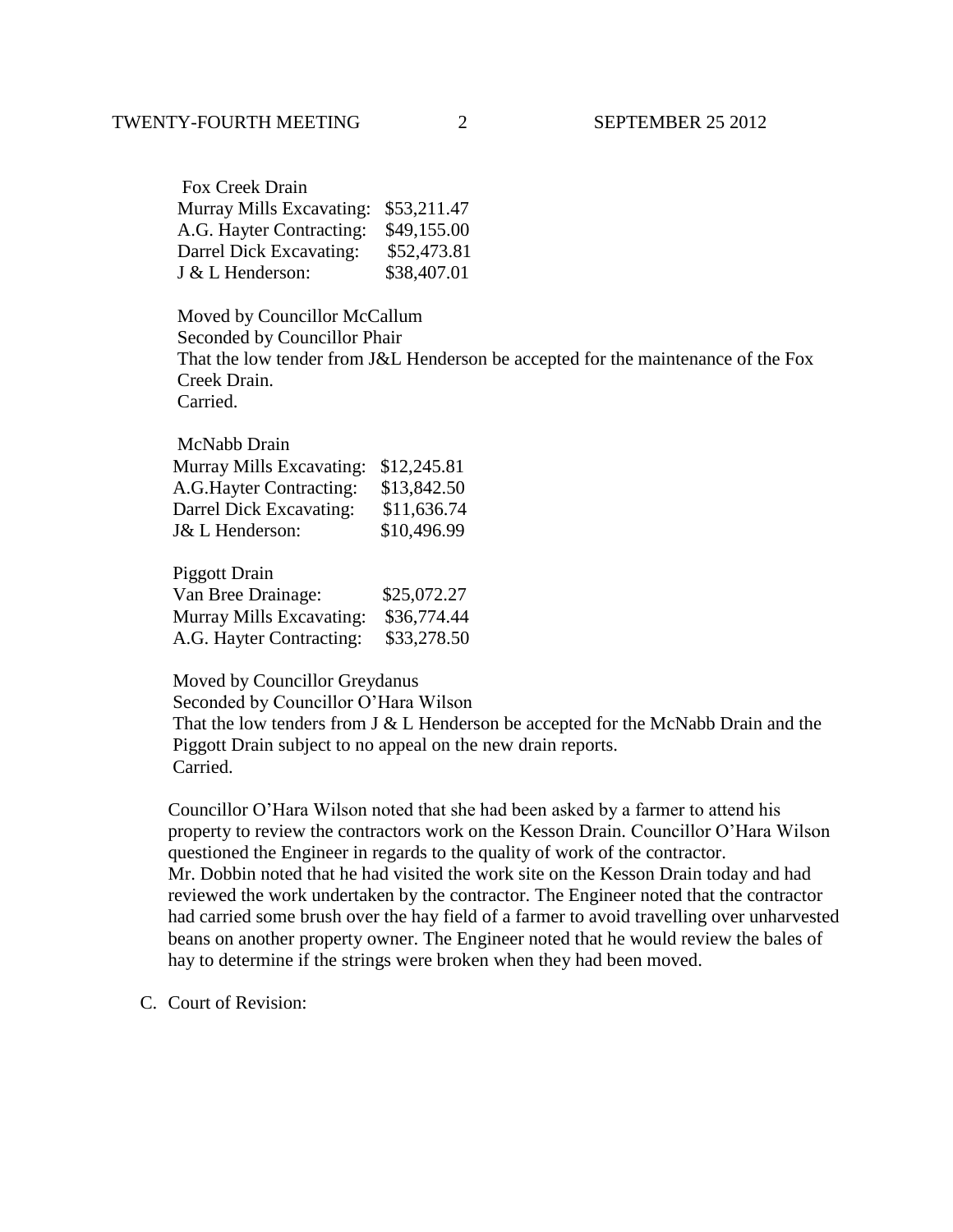Moved by Councillor O'Hara Wilson Seconded by Councillor McCallum That the Court of Revision for the Township of Enniskillen be opened. Carried.

4<sup>th</sup> Concession Drain- 7:30 pm

No persons were present for the  $4<sup>th</sup>$  Concession Drain Court of Revision.

A letter was received from Tony Vaskor noting that on the West ½ of Lot 23 Concession 4 he had tiled the land into the Simpson Drain. He requested that an adjustment be made to the assessment schedule.

Moved by Councillor McCallum

Seconded by Councillor O'Hara Wilson

That the assessment schedules for the  $4<sup>th</sup>$  Concession Drain be amended:

- 1- A & M Vaskor 60-020- reduced to 20.41 Black Ash Road- increased to 36.42
- 2- A. M Vaskor 60-020- Outlet assessment reduced to \$58.00 Black Ash Road- outlet assessment increased to \$89.00 Carried.

McNabb Drain- 7:35 pm No person was present for the Court of Revision on the McNabb Drain. No written appeals had been received for the Court of Revision.

Moved by Councillor O'Hara Wilson Seconded by Councillor Greydanus That the assessment schedule for the McNabb Drain be confirmed. Carried.

McMillan Drain- 7:40 pm No persons were present for the Court of Revision of the McMillan Drain. No written appeals had been received for the Court of Revision.

Moved by Councillor Phair Seconded by Councillor McCallum That the assessment schedule for the McMillan Drain be confirmed. Carried.

Piggott Drain- 7:45 pm Mr and Mrs Doug Piggott and Shawn Piggott were present for the Court of Revision on the Piggott Drain. No written appeals were received for the Court of Revision.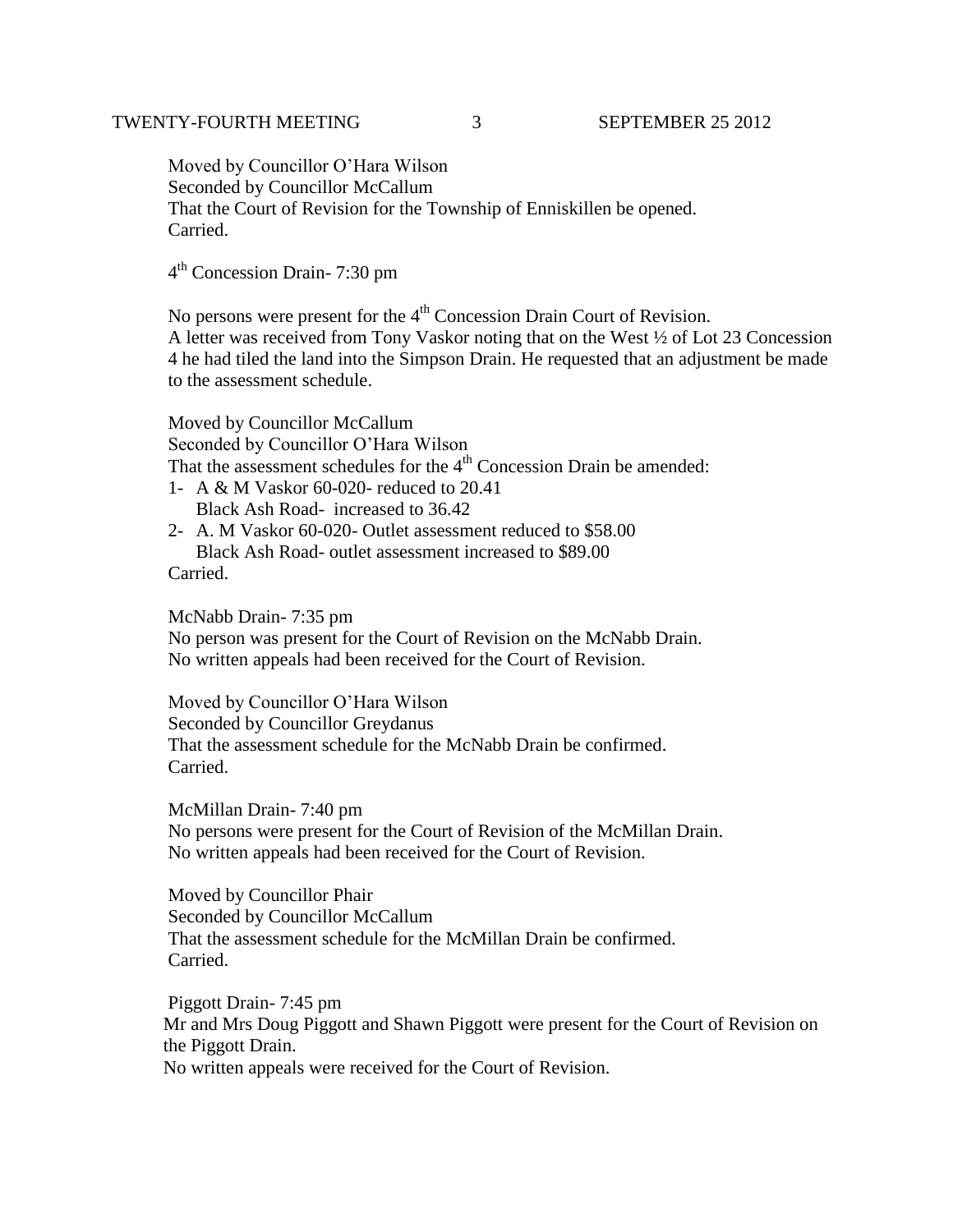# TWENTY-FOURTH MEETING 4 SEPTEMBER 25 2012

 Shawn Piggott indicated that he had not asked for the drain and as a result he questioned the amount of money that his farm was being assessed for the work.

 The Engineer reviewed the methodology for establishing assessments for the drain. He noted that although Mr. Piggott was not using field tile, assessments in the drainage report required that Mr. Piggott's share of the cost had to reflect the ability to drain tile into the new municipal drain.

 Shawn Piggott noted that he would be responsible for the installation of additional fencing at a culvert to prevent his cattle from getting off the property. The Engineer discussed the methods available to fence the culvert area.

 Moved by Councillor Greydanus Seconded by Councillor Phair That the Court of Revision confirm the assessment schedule for the Piggott Drain. Carried.

 Moved by Councillor Greydanus Seconded by Councillor O'Hara Wilson That the Court of Revision be closed. Carried.

Road:

1. Boundary Road Agreements Brooke Alvinston and Dawn Euphemia

The Clerk reviewed the two boundary road agreements with Brooke Alvinston and Dawn Euphemia. The current ten year agreements were nearing an end. A discussion took place in regards to the definition of shared construction costs.

The Clerk noted that discussions would take place with Brooke Alvinston in regards to the wording of new onstruction and the renewal date.

1. Municipal Employee use of handheld devices

The Clerk noted that the exception for municipal staff to use hand held devices had been extended for an additional five years.

# D. Correspondence for information

- 1. AMO-Ability to Pay Act 2012
- 2. County of Lambton-
	- 1. Doors Open Lambton County
	- 2. Changes to the Liquor License Act
- 3. Federation of Canadian Municipalities- communique Sept 10-12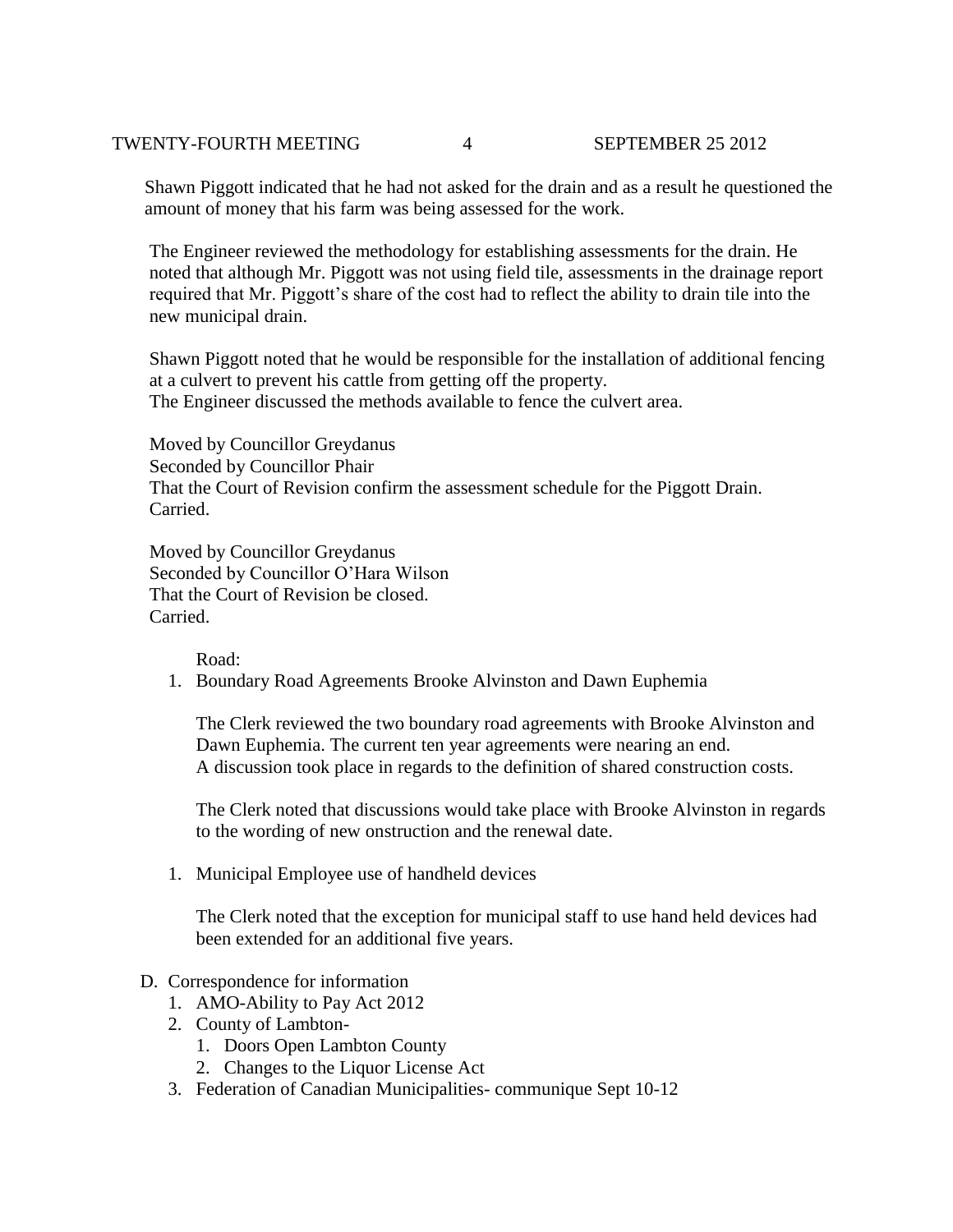### TWENTY-FOURTH MEETING 5 5 SEPTEMBER 25 2012

- 4. Ian Ross Union Gas District Manager
- 5. Genivar Municipal Infrastructure Investment Initiative

Moved by Councillor Greydanus Seconded by Councillor O'Hara Wilson That Correspondence items 1-5 be received and filed. Carried.

- E. Correspondence requiring motions
	- 1. Resolution Hamilton Emerald Ash Borer

Moved by Councillor McCallum Seconded by Councillor Greydanus That the resolution from City of Hamilton concerning the Emerald Ash Borer be received and filed. Carried.

F. Accounts

Moved by Councillor Greydanus Seconded by Councillor O'Hara Wilson That the accounts be paid as circulated: Cheque: 5134-5140: \$ 2,895.83 Cheque: 5142 Void Cheque: 5143: \$ 4,322.25 Cheque: 5144-5151: \$ 53,906.14 Carried.

- G. Bylaws
	- 1. Bylaw 46 of 2012 Wilson Drain-third reading
	- 2. Bylaw 63 of 2012- Confirmation Bylaw

Moved by Councillor McCallum Seconded by Councillor Phair That first and second reading be given to Bylaw 63 of 2012 Confirmation Bylaw Carried.

Moved by Councillor O'Hara Wilson Seconded by Councillor Greydanus That third and final reading be given to Bylaw 46 of 2012 and 63 of 2012. Carried.